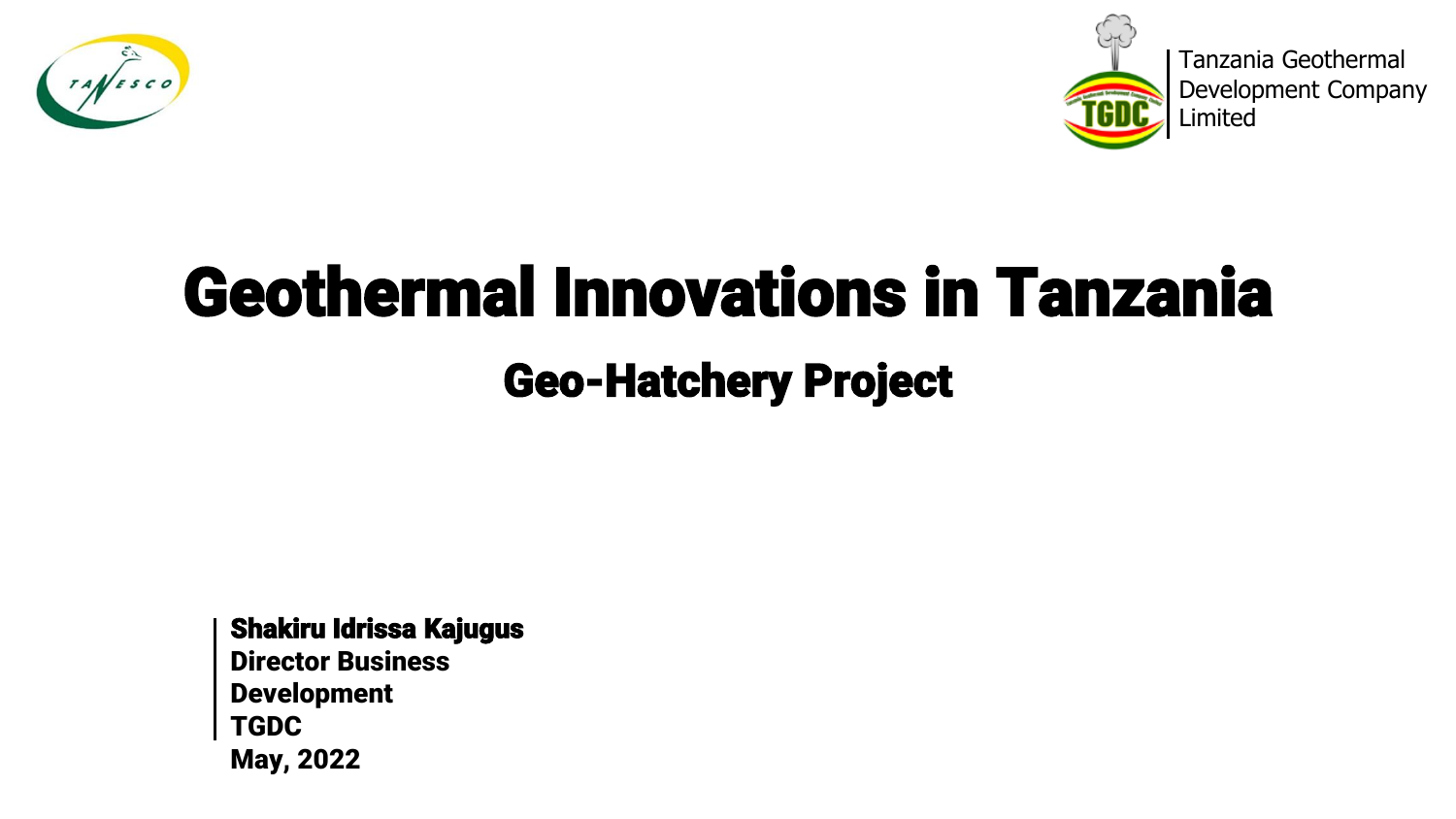

# Overview

Geo-Hatchery

# Objectives



# Remarks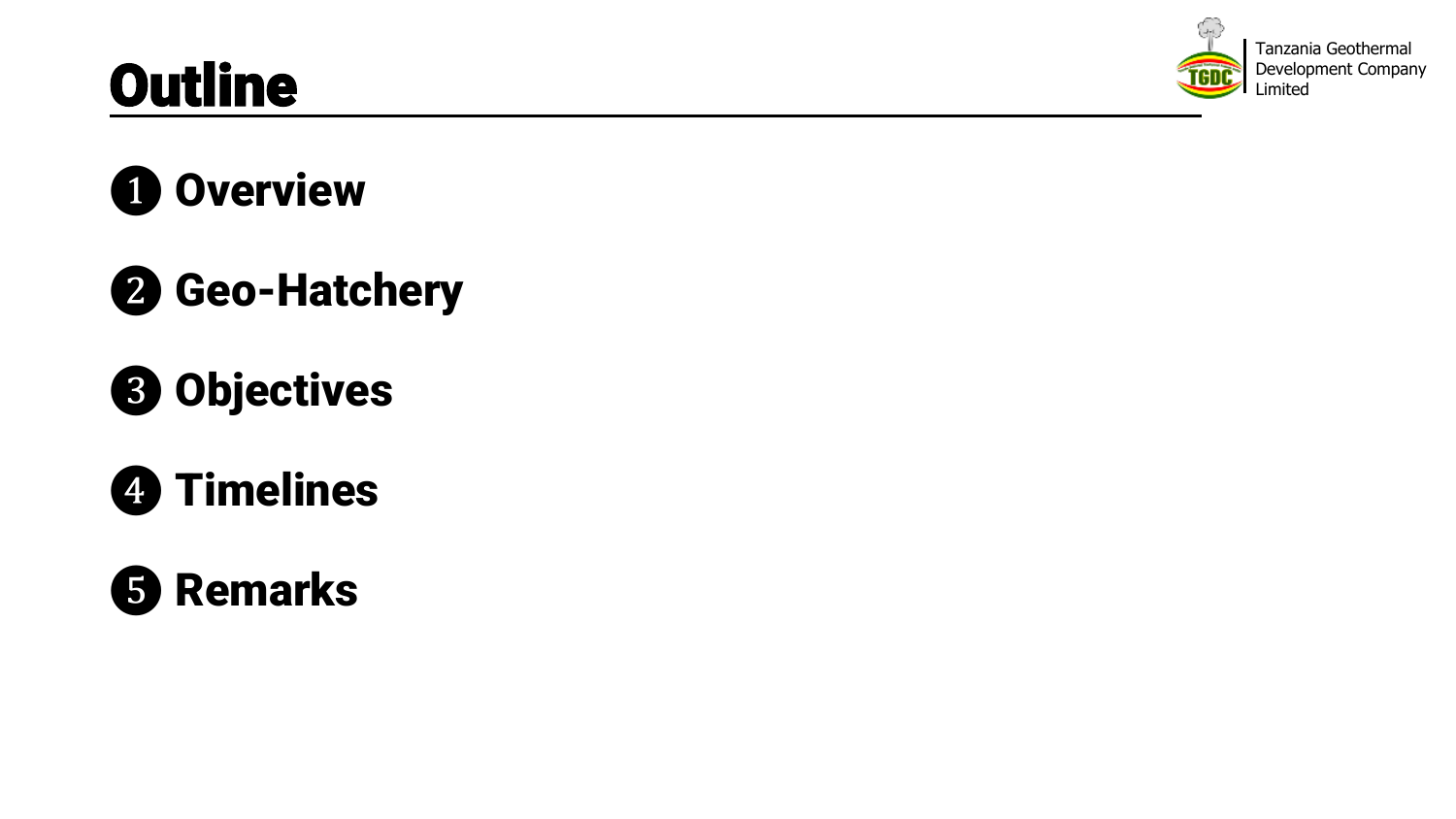

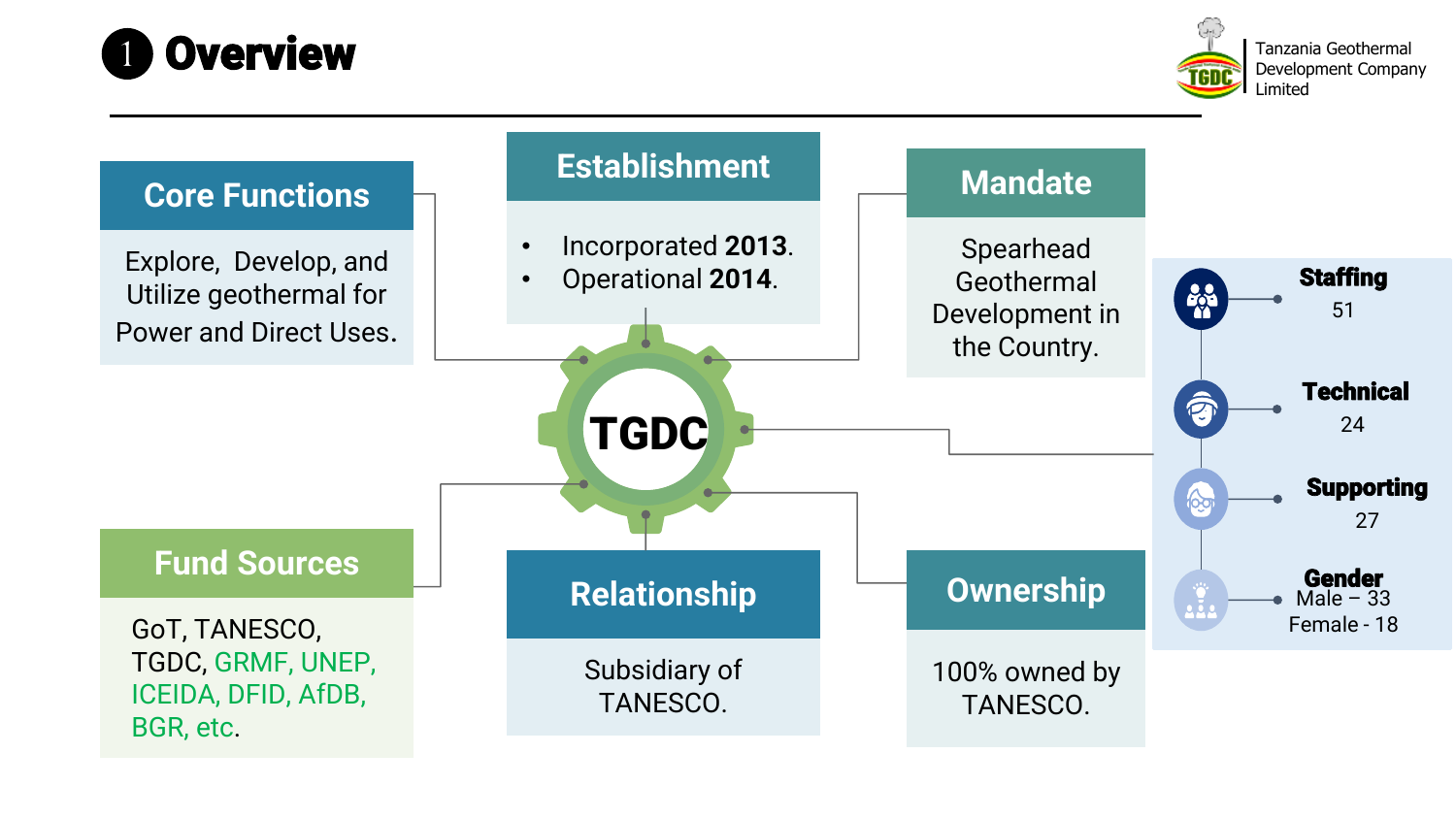



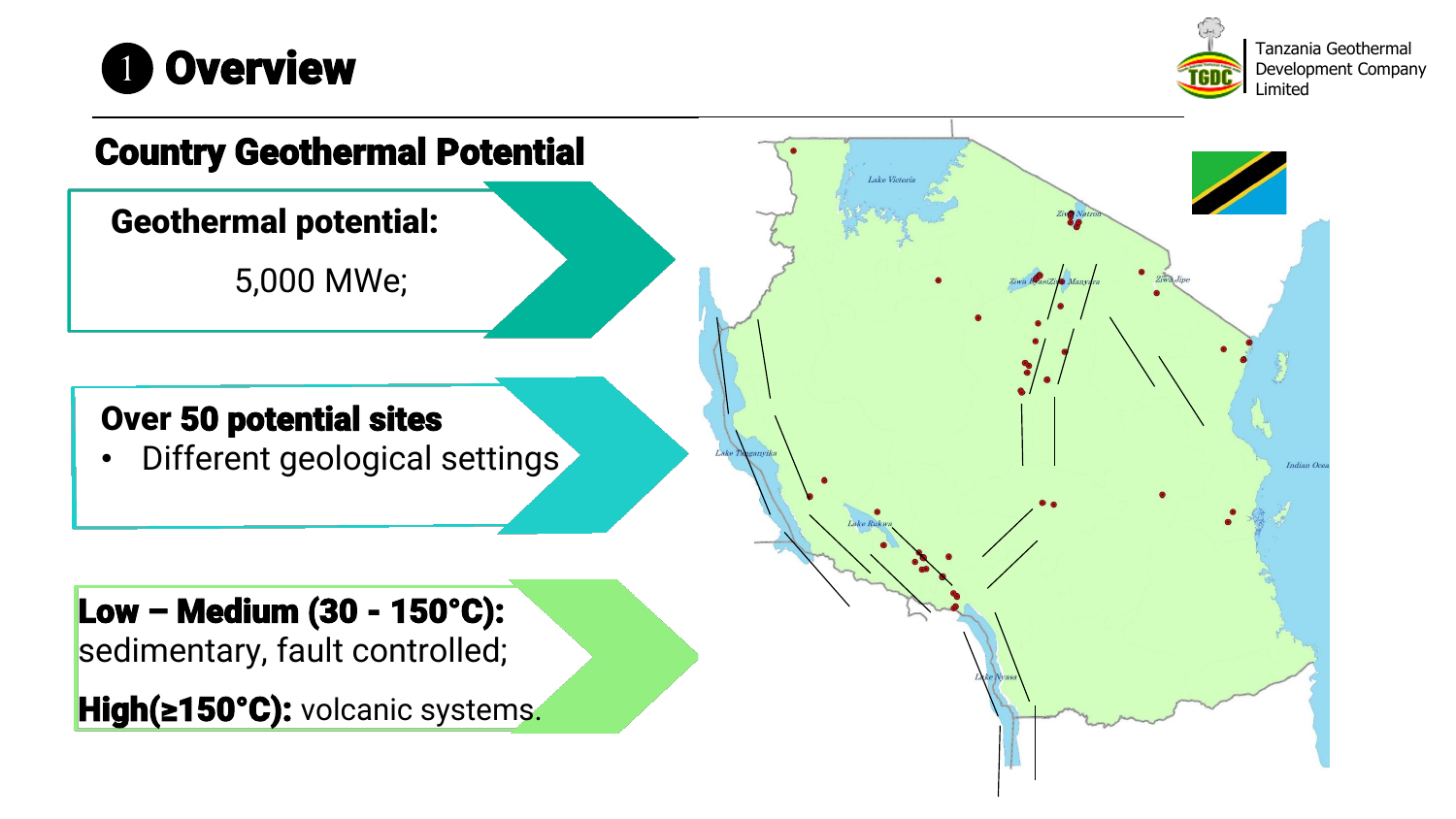

### **Strategy**



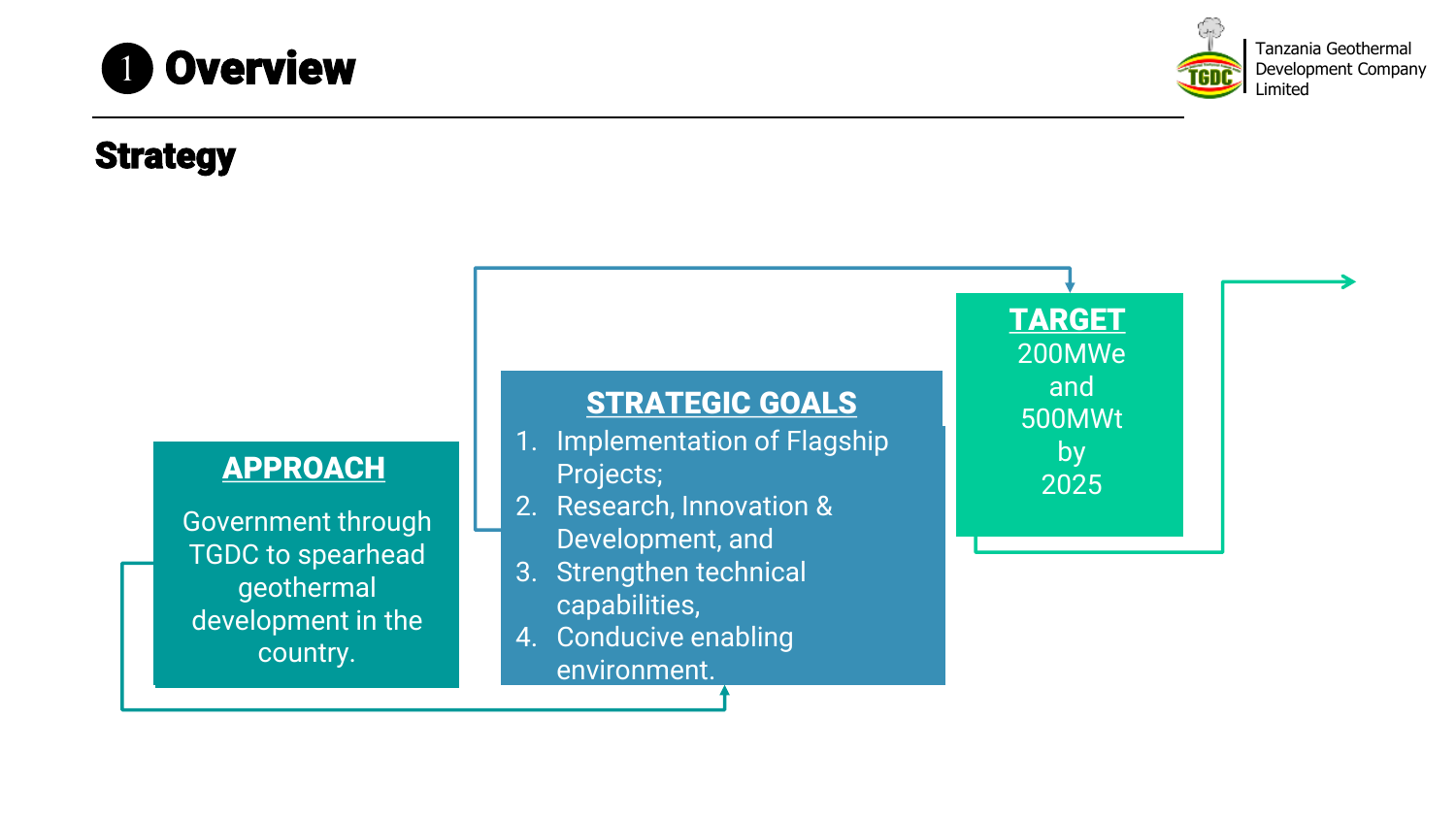

# Wining Tactics

# Early revenue

#### generation

- **Early generation through Wellhead** installation,
- **Implement direct heat utilization and Innovations projects,**
- **EXECONSULTANCY SERVICES.**

### Private sector involvement

- **Example 1** Legal and regulatory framework,
- De-risking geothermal projects,



(C)

## Enhance project Profitability

▪ Development model combined electricity and direct

### Operation Efficiency

- Business processes automation,
- Data collection technology.

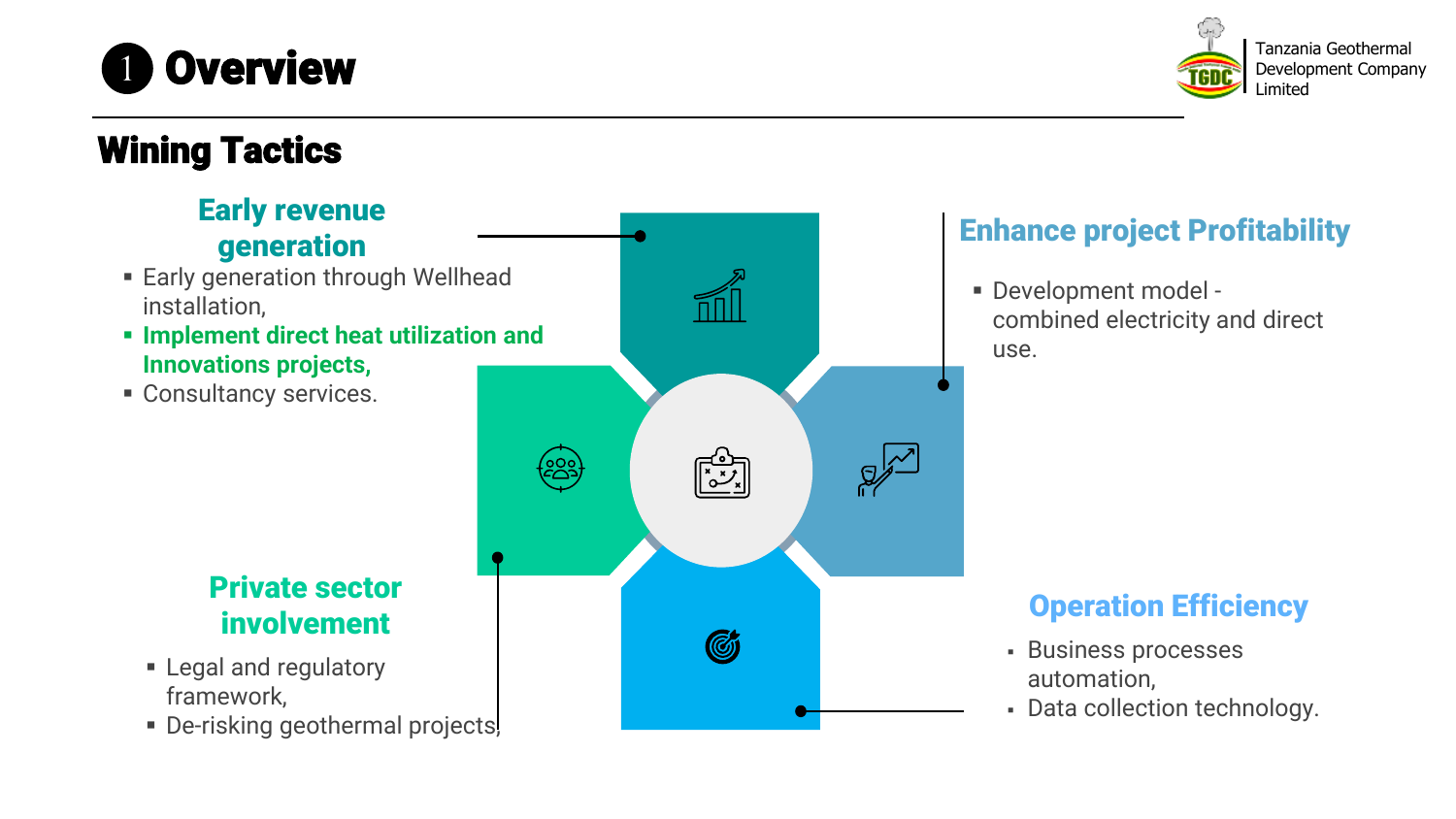



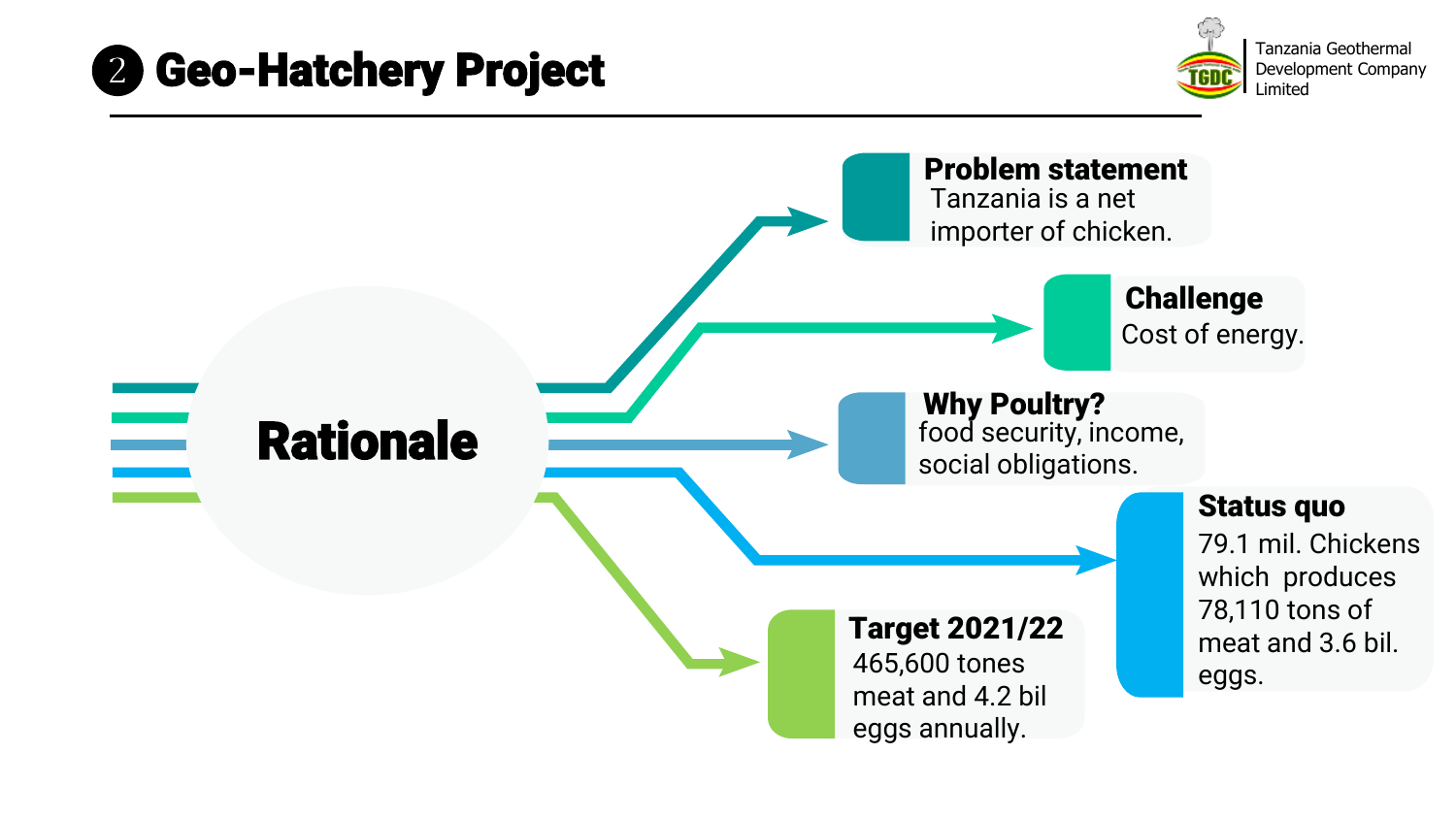



To increase food security and source of protein.

To boost local social economic activities via geothermal energy.

Promote direct heat uses and use of modern and alternative energy in the country.

Create an employment and boost small industry subsector.

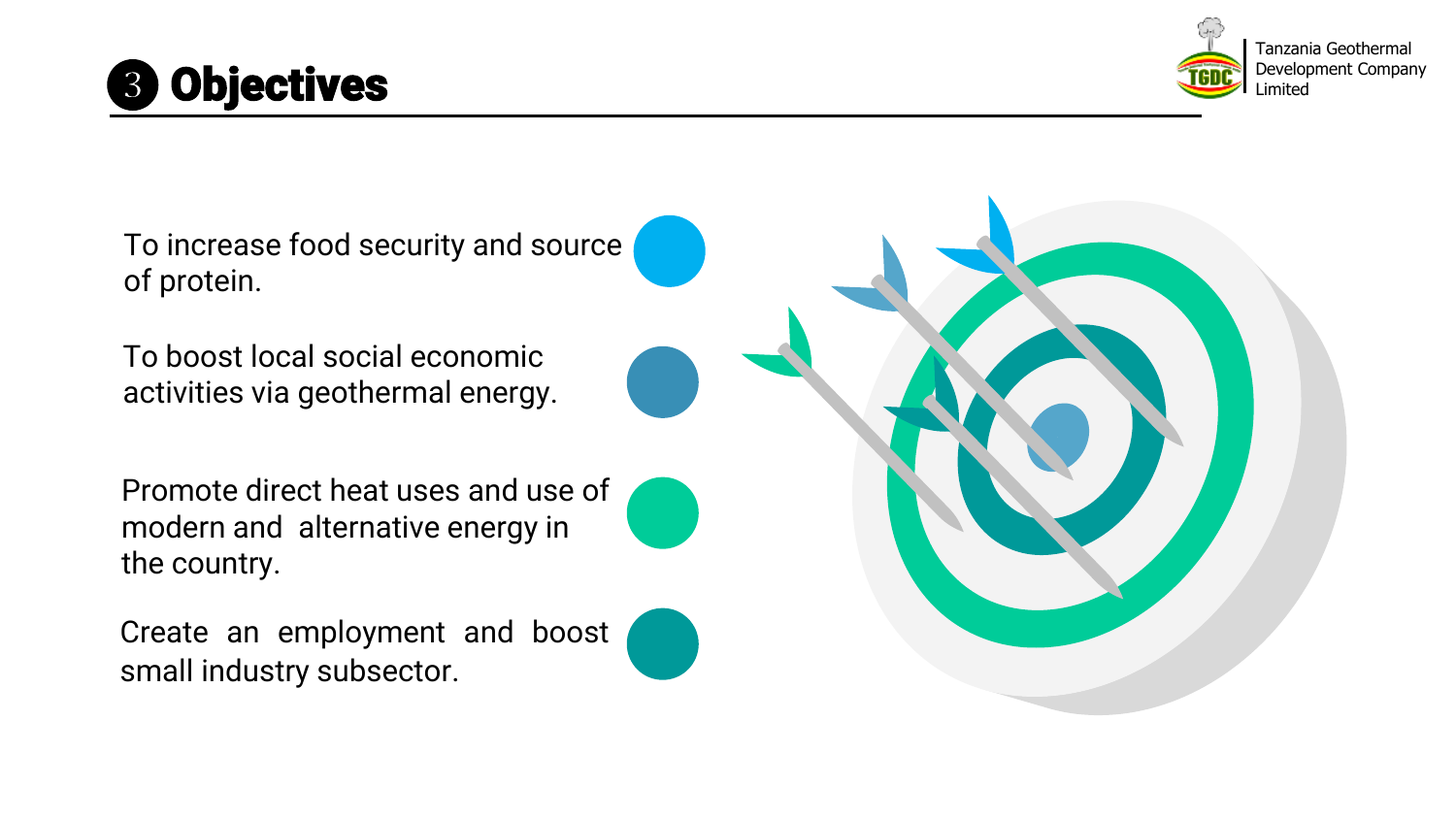



### Our Target > 300,000 chicks annually



## Pilot Geo-Hatchery Plant

Design completed; capacity 21,600 eggs per incubation; preparation ongoing; construction starts July, 2022.

## Develop, Pilot and Test Geo-Incubator

First prototype with a capacity 240 eggs per incubation. More than five tests conducted, success rate of over 90%.

### Direct Use Pre-feasibility Study

Multi direct uses projects such as agriculture, aquaculture, and recreational (tourism).

### Detailed Exploration

A medium temperature, fault-controlled system, suitable for direct heat uses project and binary power plant.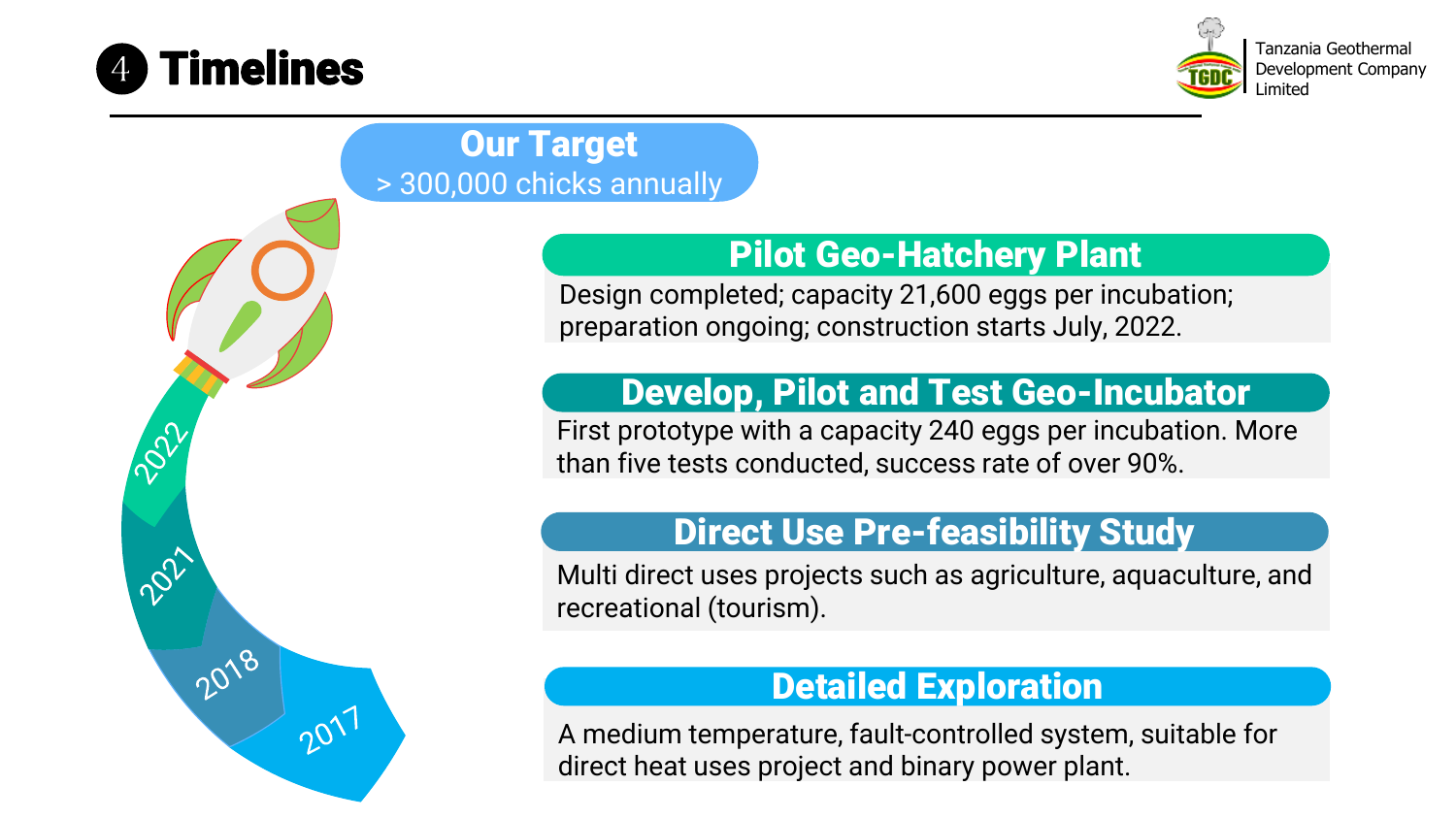



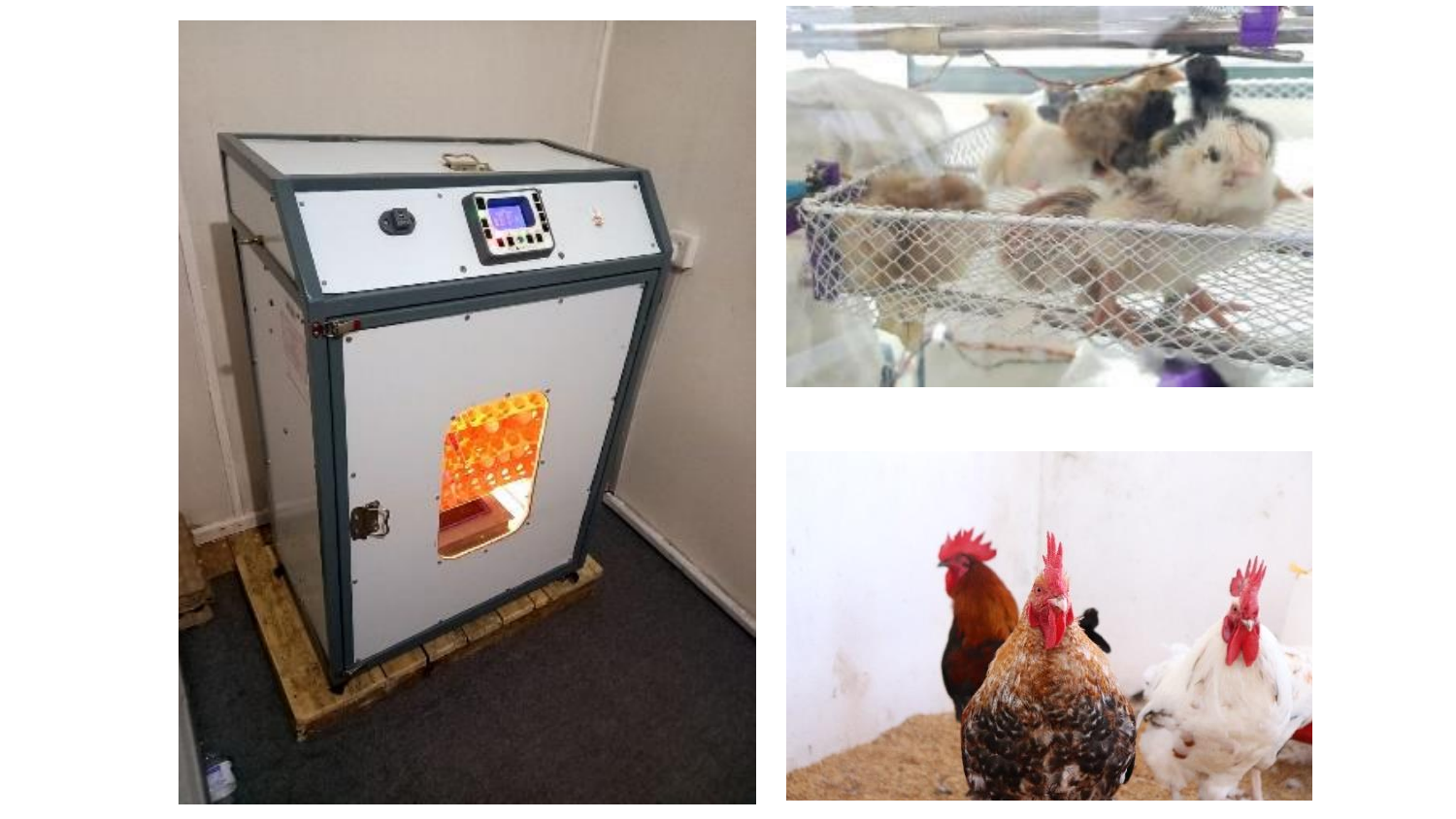



a) Our target is over **300,000 chicks** annually by 2023**;**

**b) 1 shallow well** (300 - 500m depth) is required.

c) Estimated budget for scale up Geo-Hatchery plant is **USD 300,000.**

**d) Songwe** is a demonstration site for the direct heat uses projects.